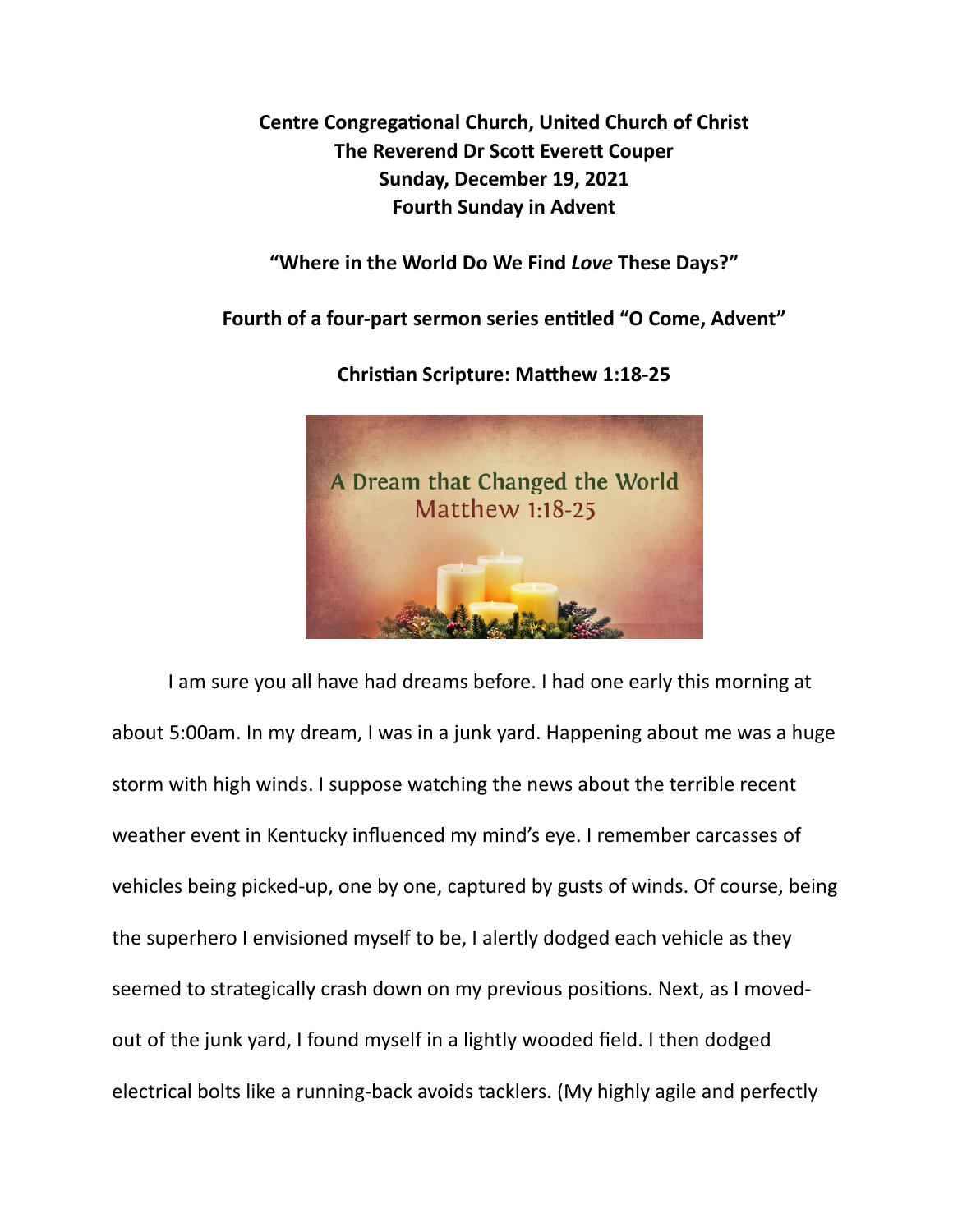proportioned body and rippling muscles dripped the perfect amount of perspiration from my golden tanned skin - O.K. - I can see here my dream started to get out of hand … Ah hem). In this field, burning limbs came crashing-down all around me.

 I don't think you need to be a brilliant Freudian psychoanalyst to discern the meaning of my dream. I feel in last days of December 2021 that I am avoiding disasters, but just barely. I feel under attack. I feel vulnerable. I feel under siege. I am exposed to too many dangers, rapid fire, relentlessly forcing me to dodge, maneuver, cope, adjust, avoid, and hide. Climate change. COVID. Quarantine. Ministerial Report to Council. The on-going insurrection against our country. Afghan arrivals. The loss of Gisela's presence from me this week. The snow storm last night. Last week, Matt preached on 'where in the world do we find *peace* in these days?' What a good question! Today, I ask, 'where do we find **love**'?

One way in which the worldview of Jesus' time differed from our time is the importance of dreams. "Then dreams were considered a legitimate channel by which God revealed divine will to individuals. The church fathers wrestled with what to make of dreams. Tertullian asked how can one tell whether a dream comes from the devil or from God, and Synesius (I wonder if he always felt clogged-up, hahahahah) of Cyrene distinguished between the ordinary, unimportant dreams and those sent by God as warnings or prophesies. In our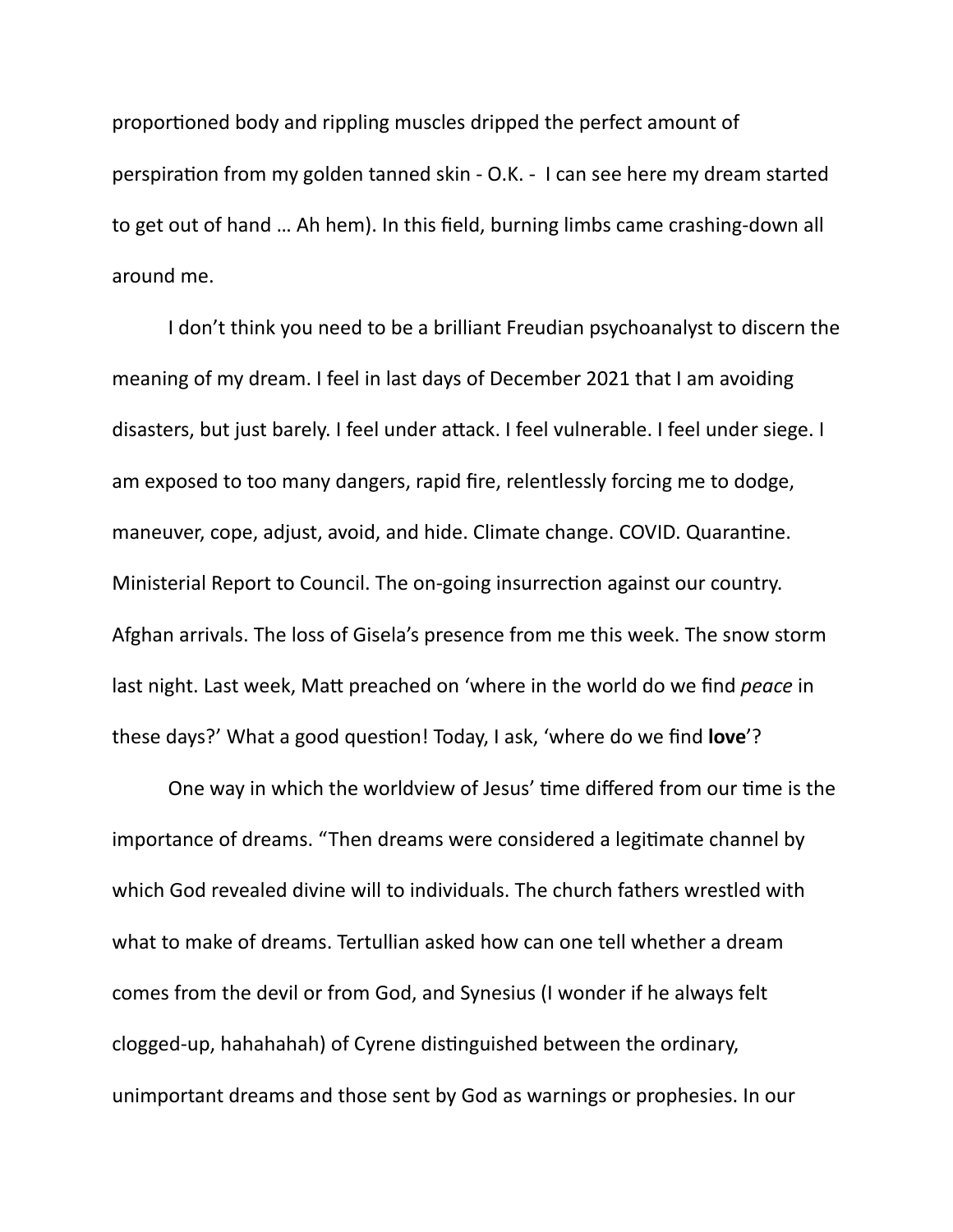<span id="page-2-1"></span>time, Carl Jung named the critical connection between our dreams and our sense of God, and the difference between 'big dreams' and 'smaller dreams'".[1](#page-2-0)

In our reading today, we are told by the writer of Matthew that Joseph had a 'big dream'. In last week's scripture, the writer of Luke focused on Mary. This week, Matthew focused on Joseph. And, of course, on Christmas Eve the focus will be on Jesus and his birth.

Matthew's story has it that Mary was pledged to be married to Joseph, but before they came together, she was "found to be pregnant" (1:18). I love that: "found to be pregnant". Like, "Whoops. Look what I found!" It is stated in a rather nonchalant manner, is it not? Talk about a vehicle being caught by a wind and hurtling down upon Mary and Joseph. Joseph's fiancée was pregnant with another's child! If ever there was a time for Joseph to express some righteous indignation, this was it. Yet, Joseph seems to be an extremely kind and benevolent sort and he chose to gently and diplomatically ease out of the situation and not cause Mary any more trouble than she already had.

 And now we come to Joseph's 'big dream'. The 'big' part of Joseph's dream is that he was told that the child to be born will "save people from their sins" (Matthew 1:18). Now folks, this is HUGE! Matthew wrote his entire gospel

<span id="page-2-0"></span><sup>&</sup>lt;sup>[1](#page-2-1)</sup> Susan Burt, "Emmanuel: God with Us", *Seasons of the Spirit* (SeasonsFUSION), Alice Schaap Freeman, Pam Joyce, Katie Givens Kime, Paul Osborne, Amanda Osenga, Beth Waltemath, Barbara Wheeler, editing team (British Columbia, Canada: Wood Lake Publishing, 2013), 68.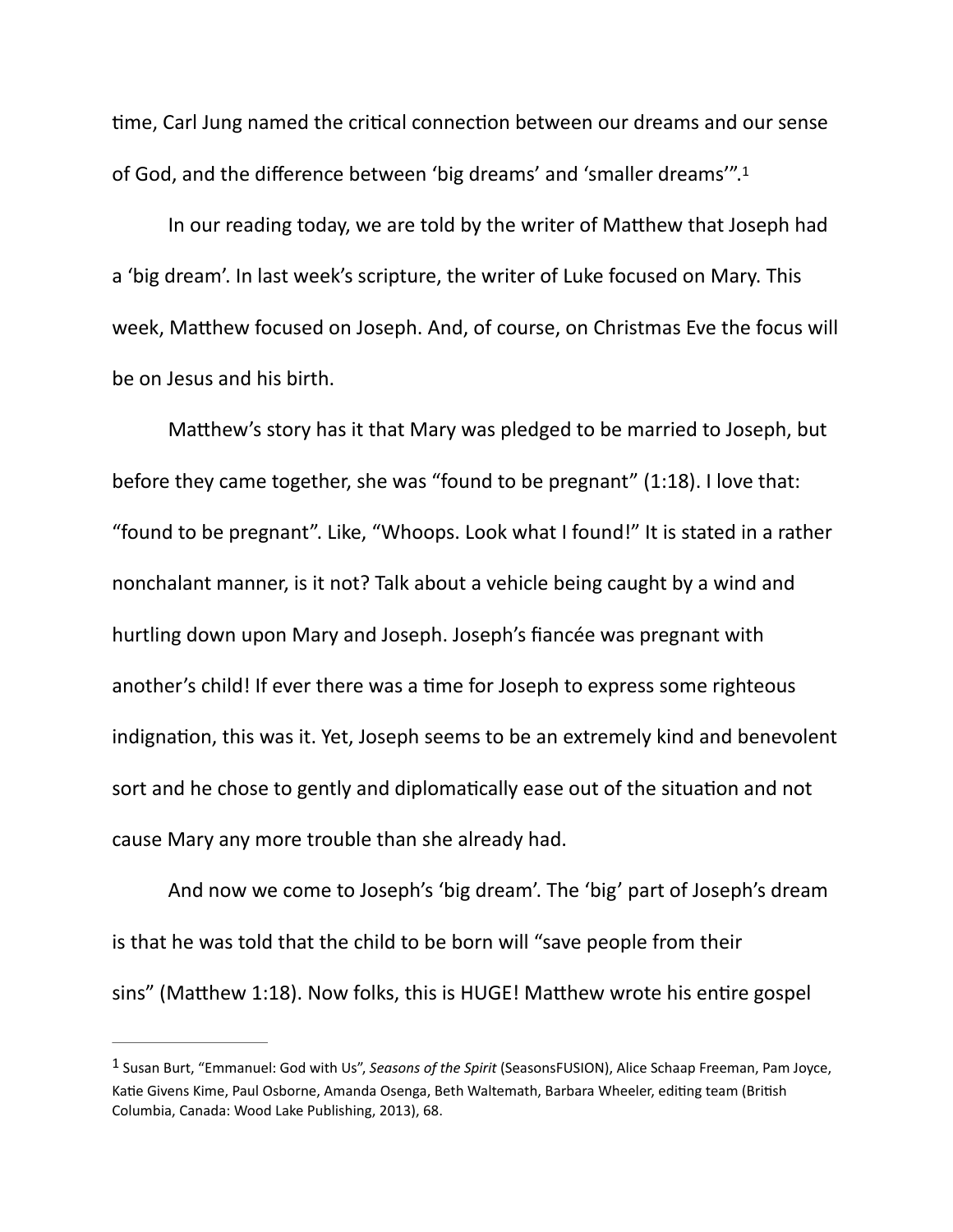with the intention of having Jesus fulfill various notions of Hebrew prophesy. However, and this is a HUGE however, there had been no tradition in Israel for a messiah who would save people *from their sins*. From the Assyrians, yes. From armies, yes. From bad laws, yes. From injustice, yes. From poverty, yes. Listen to the prophesy from Micah read by the Crutcher Family. "And he will be our peace when the **Assyrians** invade our land" and "out of [Bethlehem] will come for me one who will be **ruler over Israel**." These Hebrew prophesies all claim the Messiah will be political; the Messiah will be an earthly ruler, that is a human ruler. According to the Hebrew tradition, nothing could be otherwise! To suggest a human messiah, or The Messiah, was anything other than political, to suggest that the Messiah was divine, was *blasphemous* (Luke 7:49, Mark 2:7, Luke 5:21, Mark 2:10, Luke 5:24).[2](#page-3-0)

<span id="page-3-4"></span><span id="page-3-3"></span>And this is perhaps where conservative Christians *may* have one up on me. Jesusis not only about politics!<sup>[3](#page-3-1)</sup> That is true. My brother Matt, who preached last week, and I would be wrong to preach about a Jesus who was just about politics. Matthew stated quite revolutionarily, and at the time quite blasphemously, that Jesus"will save his people from their sins".<sup>[4](#page-3-2)</sup> By the way, the Hebrew name

<span id="page-3-5"></span><span id="page-3-0"></span><sup>&</sup>lt;sup>[2](#page-3-3)</sup> And punishable by death!

<span id="page-3-1"></span> $3$  I define politics as 'who gets what, how much, when, and how'.

<span id="page-3-2"></span><sup>&</sup>lt;sup>[4](#page-3-5)</sup> Howard Clark Kee, "The Gospel According to Matthew", *The Interpreter's One-Volume Commentary on the Bible*, ed. Charles Laymon (Nashville, TN: Abington Press, 1971), 611.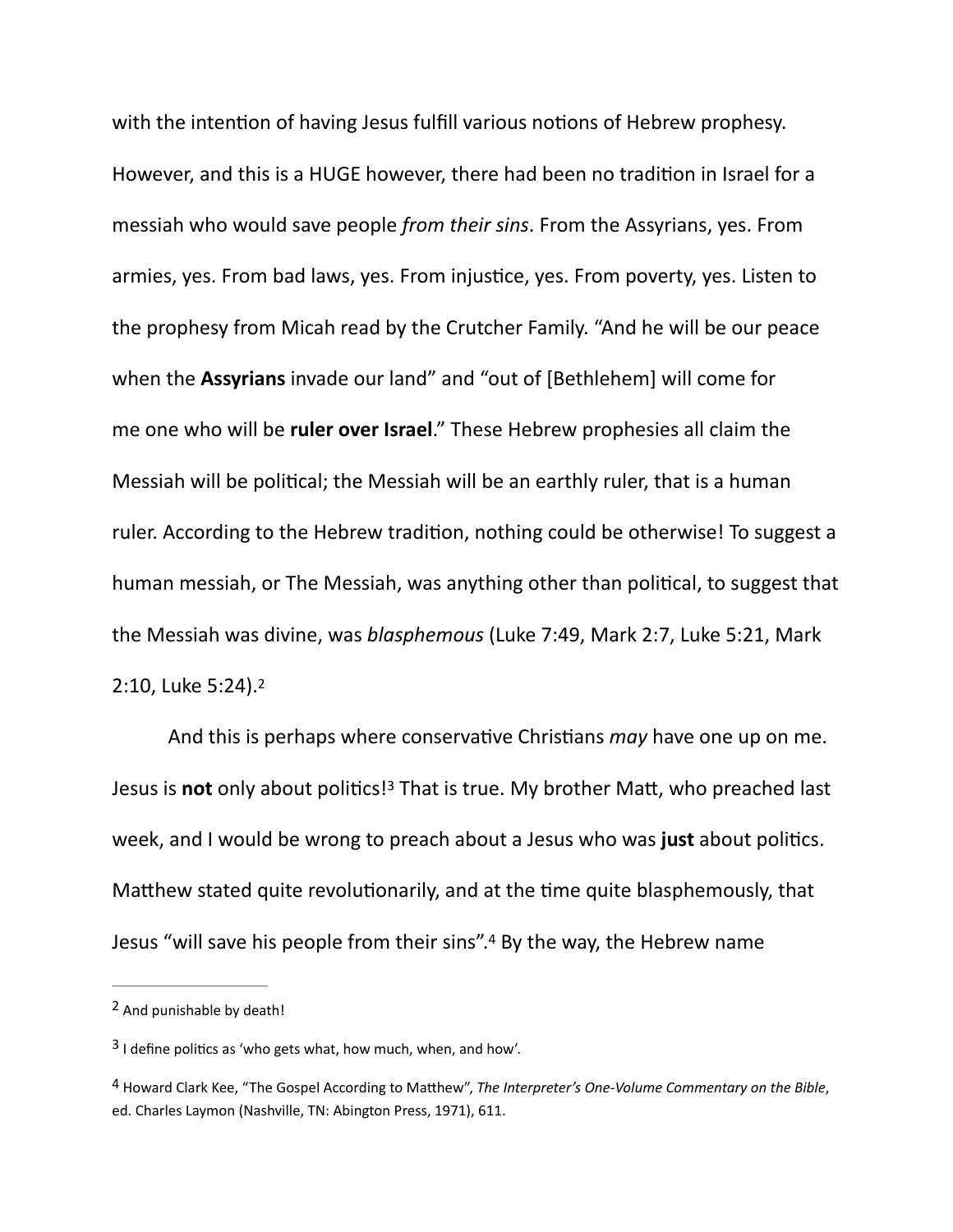<span id="page-4-2"></span>'Yeshua' means 'he shall save'[.](#page-4-0)<sup>[5](#page-4-0)</sup> Yet, Jesus will not simply save people from their *external* political enemies! No, instead he will save people from that which fundamentally and *internally* separates them from God. So, Jesus was not an 'either/or' – Jesus is a 'both/and'. Jesus saved people from their internal sinful natures and thus transformed their politics! By saving people from sin, people are transformed within and thus the aliens, the orphans, the sick, and the widows are fed and cared for.

What made Joseph's dream blasphemous at the time, and what made Matthew's gospel blasphemous, is that Jesus was declared to be the Chosen One who saves people *from their sins* and in response they then transform the politics of the world. Now if we missed the 'Yeshua saves people from their sins' part, Matthew hammers home the blasphemous part by saying they shall call him 'Immanuel', or 'God with us' (Matthew 1:23). Mathew interpreted "Immanuel" to be 'God present **alongside** us in Jesus (a human) and **within** us as Christ'[.6](#page-4-1)

<span id="page-4-3"></span>And that answers the question, "Where in the world do we find love these days?" My friends, love is the babe in the manger *alongside* us and love is the spirit of Christ *within* us.

<span id="page-4-0"></span><sup>&</sup>lt;sup>[5](#page-4-2)</sup> Kee, "The Gospel According to Matthew", *The Interpreter's One-Volume Commentary on the Bible*, 1971, 611.

<span id="page-4-1"></span><sup>&</sup>lt;sup>[6](#page-4-3)</sup> 'Messiah' in the Hebrew scriptures may have meant 'God **supporting**' if they were righteous (Micah 5:2-5) *and* 'Immanuel' may have even been a portent of blessing for the righteous *and* of the destruction to come for those who have no faith (Isaiah 7:14, like King Ahaz).